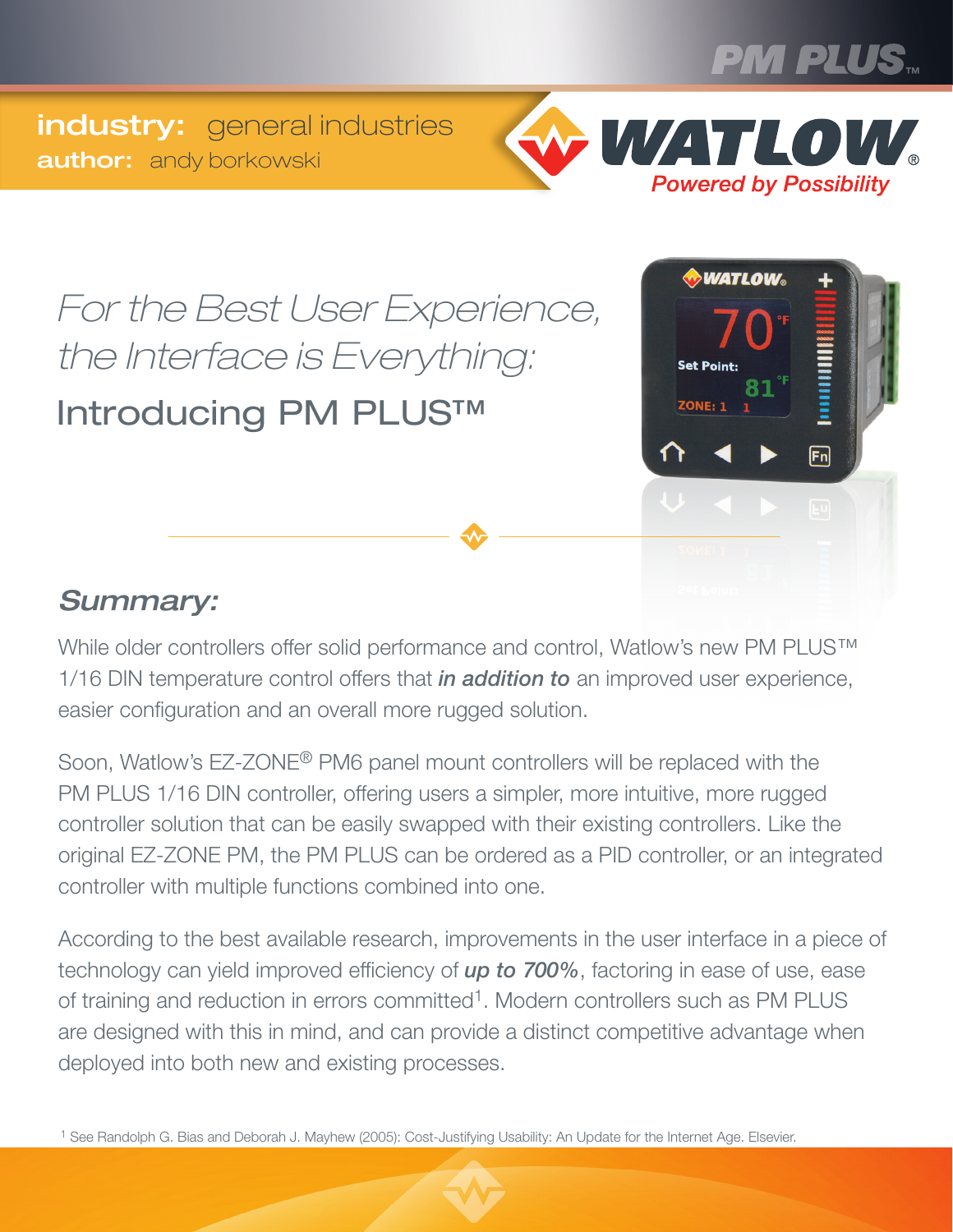#### *These new design features include:*

#### *A More Intuitive Interface*

The first and most noticeable feature of the PM PLUS is its more modern display screen, with elements users will be familiar with from today's smartphones. These include a full-color display with full characters and solid state touch keys (SMOOTH-TOUCH™ keypad).



These features make for a much more intuitive interface. No longer do users have to memorize key presses and error codes; full text menus can be displayed easily and navigation through the menus is more obvious. The result is a controller with less complexity, requiring less training and reducing downtime. When there is a problem or a change is called for, there is less need to refer to arcane manuals to perform required functions. (And when a manual is called for, improved documentation will help the operator find the needed information more quickly.)

The dynamic display is also multi-language capable, making it even more user-friendly for global organizations with multinational locations.

## *Efficient and Simple Configuration*

The PM PLUS is designed to be completely backward-compatible with any systems currently using an EZ-ZONE PM controller, with minimal configuration needed. It has the same DIN size, wiring and firmware functions, and is just as solid in its performance. Even better, the reduced menu structure uses a "list of lists" approach, which further simplifies the process of choosing needed options so operations can get up-and-running faster.

For even more efficient configuration, parameter sets can be downloaded from the controller via Bluetooth<sup>®</sup> to the EZ-LINK™ mobile app. The same data can then be transferred to other controllers easily, reducing the need for additional cabling and computer setup.